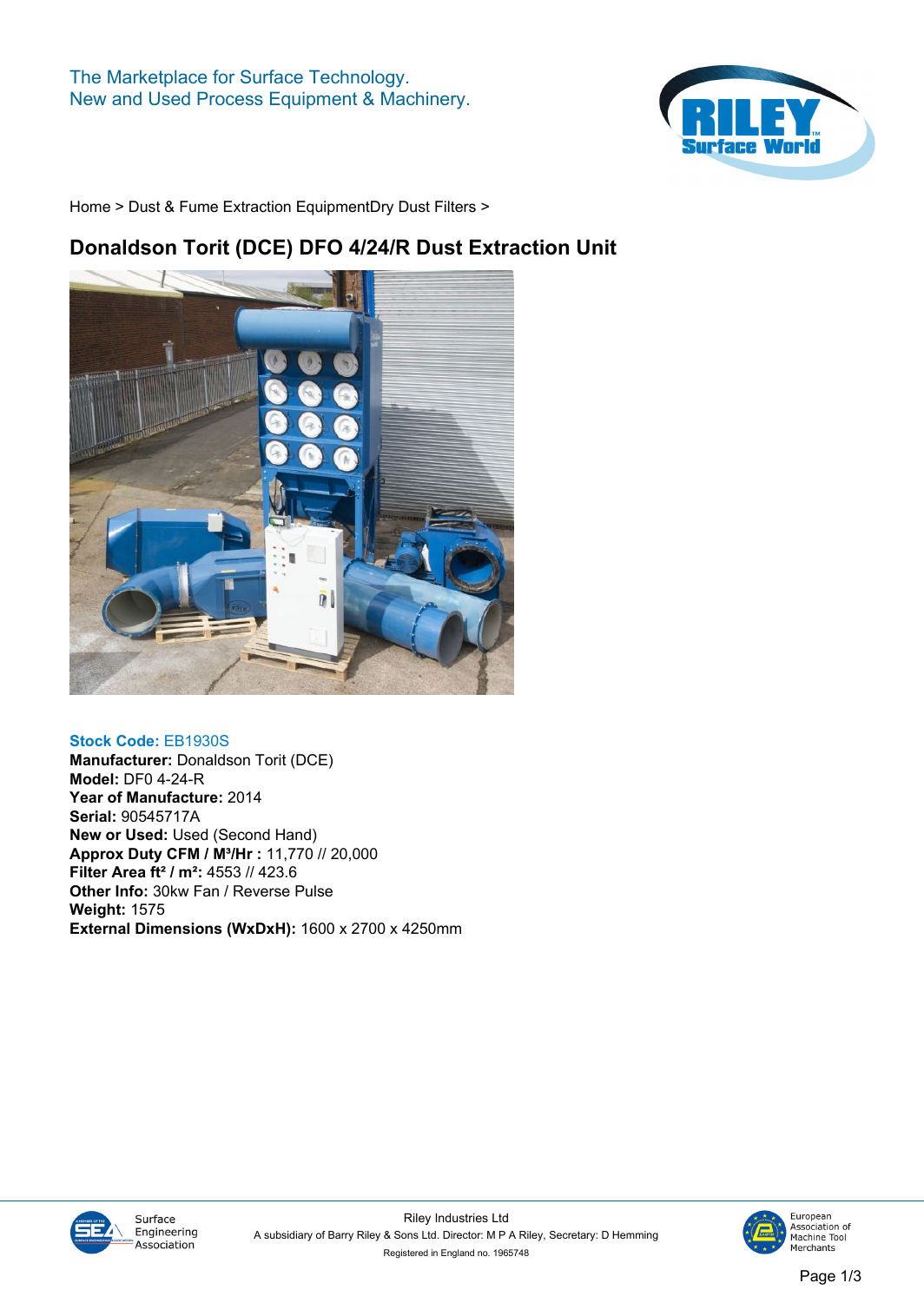

**[Home](https://www.rileysurfaceworld.co.uk) > [Dust & Fume Extraction Equipment](https://www.rileysurfaceworld.co.uk/dust-fume.asp)[Dry Dust Filters](https://www.rileysurfaceworld.co.uk/dust-dry.asp) >**

# **Donaldson Torit (DCE) DFO 4/24/R Dust Extraction Unit**

**Donaldson Torit DF0 4-24/R (Reinforced) Reverse Pulse 24 Cartridge Downflow Oval Dust CollectorDFO Features:Lower initial cost per cubic foot of air per minuteHigher efficiency—cleaner airLower pressure drop greater energy savingsFewer filter changeoutsReduced filter disposal costEasy system setupLess maintenanceTechnical Specification**

- **Filter Type: Reverse Jet Filter**
- **Filter Ref: DFO 4-24 filter unit**
- **Number of Filter Elements: 24**
- **Filter Size: 1635mm x 2099mm x 5535mm (w x d x h)**
- **Filter Area: 423.6m2**
- **Filter Velocity: 0.009m/sec**
- **Filter Media: Ultra Web®**
- **Hopper and Support: Included**
- **Dust Disposal Method: Rotary valve to clients bin(s)**
- **Filter Controller: IPC control board to IP65 spec**
- **Compressed Air Requirements: 16.2 Nm3/hr FAD at 7 bar for 10 sec pulse intervals**
- **Pulse Noise Level: < 78 dB (A)**
- **Power Requirements (IPC Controller): 105-115V AC or 200-240V AC 50/60 Hz or 24 Volt DC**
- **Explosion Rating: ST1**
- **Explosion Panels: Roof of filter unit**
- **Pressure Loss Through Filter: Clean 25mm ( 1") WG // Dirty 75mm (3") WG**
- **Design Temperature: -10°C to + 65°C**

**Technical Specification of RHF FankW Rating: 30kWDate: 16.03.2014Serial No: 514/2303/2Type & Size: BW8 550Weight: 662kgVolume: 20,000 m³/hrCFM Rating: 11,770Static Pressure: 350mm WG @ 20°cPascals: 3433.50 (1 mm H²O = 8.91 pascals)Speed: 2941 rpmMax Temp: 50°CMotor Power: 30kwMotor Speed: 2960 rpmLoad Current: 52amps**

**Easy to Use Quick-release handles provide easy cover removal and faster filter access.**

**Compact**

**Smaller footprints for applications that require maximum cleaning efficiency in even smaller spaces.**

**Powerful**

**DFO collectors provide 25 percent more capacity than same-sized dust collectors.**

### **Cost Effective**

**The proprietary ExtraLife™ Filter Cleaning System averages up to 30 percent increase in pulse cleaning energy for unmatched cleaning ability.**

#### **Innovative**

**Unique oval-shaped Ultra-Web® cartridge filters provide the longest filter life and highest filtration efficiency—which lowers cost.**